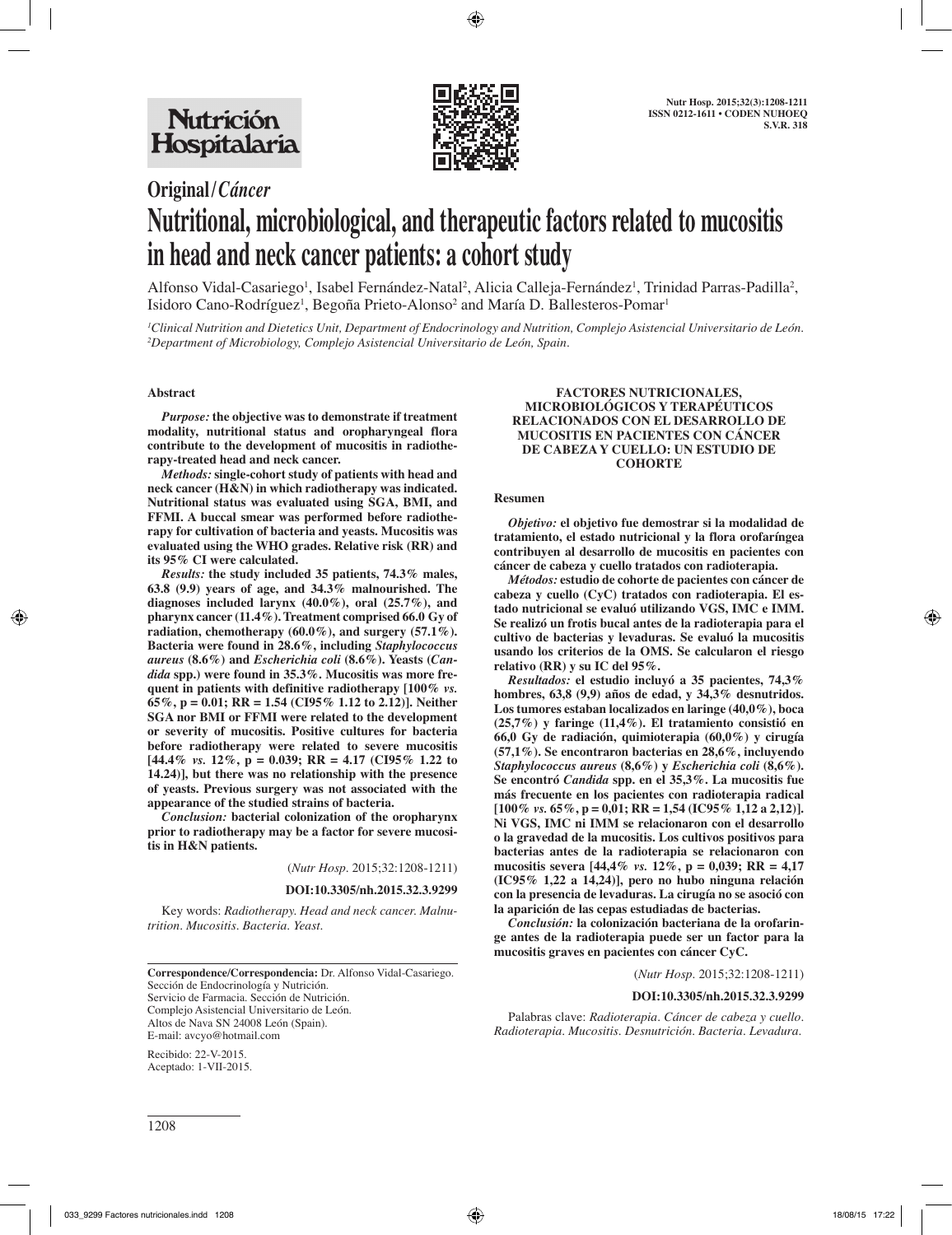## **Introduction:**

Radiation-induced tissue damage is a complex process in which oxidative stress, inflammation, cellular apoptosis and genetic changes are involved. The acute toxicity caused by radiotherapy (RT) may be observed during exposure, last over 1-2 months, and is caused by the loss of functional, replicating cells $l$ . Factors such as radiation dose, its mode of administration, the sensitivity of organs to radiation, the volume of irradiated tissue, other treatments (e.g. chemotherapy), and certain patient characteristics (e.g. age), could influence the development of toxicity during RT.

Oral mucositis may develop in patients treated for head and neck squamous-cell cancer. This side effect is observed in more than 80% of RT-treated patients and can last for more than 5 weeks<sup>2</sup>. Acute radiation-induced oropharyngeal mucositis is related to the need for analgesics, generates episodes of hospitalization, deteriorates patients' quality of life, and increases resource consumption by two or threefold, depending on its severity<sup>3</sup>. Breaks in treatment due to mucosal toxicity lead to incomplete radiation doses, the proliferation of residual malignant cells and poor local tumor control, and may adversely affect mortality<sup>4</sup>.

Classically, the pathogenesis of mucositis includes 4 phases: inflammation, reduced epithelium turnover, ulceration, and healing<sup>5</sup>. During these phases patients are at risk of malnutrition as their energy expenditure increases and 50% of them develop dysphagia, factors that promote an energy deficit and significant weight loss 6,7,8,9. Bacterial overgrowth over ulcerative lesions has been suggested as a pathogenic factor, as microflora of the oral cavity can produce substances which contribute to inflammation and cause sepsis by breaking the epithelial barrier<sup>10</sup>. Different treatments, which act via different mechanisms, have been evaluated for the prevention of radiotherapy-induced mucosal toxicity, including cytoprotectors (aminofostine), topical anti-inflammatories (benzydamine), glutamine, and others (honey, ice chips, n-3 fatty acids) $11,12,13,14$ . Nevertheless, none of them has been proved to be clearly useful. The aim of this study was to identify which therapeutic, nutritional and microbiological factors influence the development and severity of oral mucositis in head and neck cancer patients undergoing radiotherapy. The hypothesis was that the oral microflora before RT influences both the development and severity of oropharyngeal mucositis.

#### **Patients and methods:**

A single-cohort study was designed to demonstrate if oropharyngeal flora, nutritional status, and treatment modality contribute to the development of mucositis in RT-treated head and neck cancer. The study was evaluated by the local Research Ethics Committee, which confirmed that the study conformed to the ethical and legal standards required for biomedical research according to the Declaration of Helsinki.

Patients >18 years for whom RT was planned because of head and neck cancer, regardless of other cancer treatments (surgery, chemotherapy), were considered suitable for the study. Recruitment was made in a consecutive manner among patients referred to the Clinical Nutrition and Dietetics Unit for nutritional support during cancer therapy. Inclusion criteria included: diagnosis of head and neck cancer and indication of RT, independent of other treatment modalities (chemotherapy, surgery). Exclusion criteria comprised age < 18 years, impossibility of obtaining buccal smear, current antibiotic therapy, RT in progress at the moment of recruitment, and inability to understand the provided information.

Patients were assessed at three different moments during the study: before RT (recruitment), in the midst of the RT period, and after finishing RT. They were asked about the appearance of symptoms and the oropharynx was thoroughly explored. Mucositis was classified according to the World Health Organization (WHO) criteria: grade 0 (no symptoms or signs), grade 1 (soreness, erythema), grade 2 (erythema, ulcers, patient can swallow solid food), grade 3 (ulcers with extensive erythema, patient cannot swallow food), and grade 4 (mucositis to the extent that alimentation is not possible). Severe mucositis included cases of grades 3-4. A buccal smear was obtained before the beginning of radiotherapy. Culture (bacteria and yeasts) and identification of different isolates were recovered from clinical samples using phenotypic methods. The organisms were recovered from blood, chocolate, mannitol, MacConkey and Saboureaud-chloranphenicol agar plates (bioMérieux, France) after 24-72 h of aerobic incubation at 35-37ºC. For identification were used panels MicroScan TM (Siemens Healthcare Diagnostic, USA) and API ID 32C TM (bioMérieux, France).

Nutritional status was evaluated at each of the 3 visits using the Subjective Global Assessment (SGA) and anthropometry. This included the measurement of height and body weight, body mass index (BMI), dynamometry (Smedlay's Dynamo Meter©), and the determination of fat-free mass (FFM) and fat mass (FM) by bioelectrical impedance (Tanita Body Composition Analyzer TBF-300©). The Fat-Free Mass Index (FFMI) was calculated by dividing an individual's fatfree mass by the square of their height  $(kg/m<sup>2</sup>)$ . BMI was considered low when  $\langle 20 \text{ kg/m}^2$ , and sarcopenia was diagnosed if FFMI was  $\langle 18.2 \text{ kg/m}^2 \rangle$  for men and  $\langle$ 15 kg/m<sup>2</sup> for women<sup>15</sup>.

The normality of quantitative variables was assessed using the Kolmogorov-Smirnov test. Those variables with a normal distribution were summarized as the mean and standard deviation (SD) and compared using the paired Student's *t*-test. Quantitative variables without a normal distribution were summarized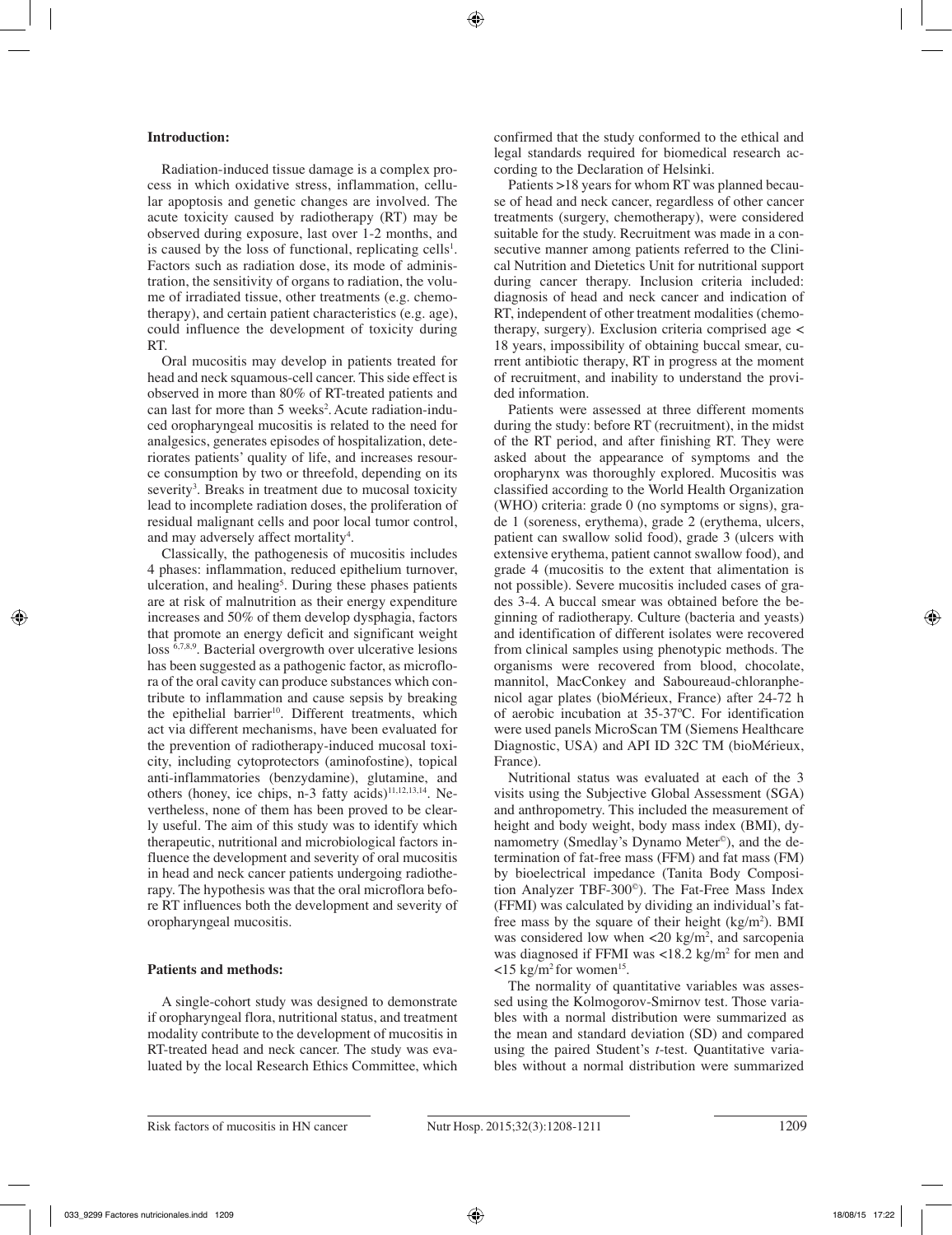by the median (Md) and interquartile range (IQR) and compared using Mann-Whitney's U-test. Categorical variables were summarized as percentages and compared using the  $\chi^2$  test. Relative risk (RR) and its confidence interval of 95% were also calculated (CI 95%).

## **Results:**

A sample of 35 patients was recruited for the study, and their characteristics are summarized in table I. Regarding nutritional status, 34.3% (12/35) were malnourished according to SGA, 10 with severe malnutrition (SGA-C) and 2 with moderate malnourishment (SGA-B). Eighty percent (28/35) of patients developed oropharyngeal mucositis: 17.9% (5/27) grade 1, 53.5% (15/27) grade 2, and 28.6% (8/27) grade 3; none presented grade 4 mucositis. There were no differences in this toxicity according to sex (females 100.0% vs. males 73.1%,  $p = 0.082$ ), cancer site (pharynx 100.0%) vs. oral 88.9% vs. larynx 78.6% vs. others 62.5%,  $p = 0.393$ ), tumour stage (stage II 100.0% vs. stage III 87.5% vs. stage IV 73.9%,  $p = 0.541$ , nor there were differences in age between those who developed mucositis and those without it [62.8 (9.8) yr vs. 67.8  $(10.6)$  yr, p = 0.250).

| Table I.<br><i>Patient characteristics</i> |                 |  |
|--------------------------------------------|-----------------|--|
| Sex (male/females)                         | 26/9            |  |
| Age $(yr)$                                 | 63.8(9.9)       |  |
| Diagnosis                                  |                 |  |
| Larynx cancer                              | 40.0\% (14/35)  |  |
| Oral cavity cancer                         | 25.7% (9/35)    |  |
| Pharynx cancer                             | $11.4\%$ (4/35) |  |
| Others                                     | 22.9% (8/35)    |  |
| Tumor stage                                |                 |  |
| T                                          | $0\%$ (0/35)    |  |
| П                                          | $6.1\% (2/35)$  |  |
| Ш                                          | 24.2% (8/35)    |  |
| IV                                         | 69.7% (25/35)   |  |
| Treatment                                  |                 |  |
| Radiation dose $(Gy)$ *                    | 66.0(0.0)       |  |
| Chemotherapy                               | 60.0% (21/35)   |  |
| Previous surgery                           | 57.1\% (20/35)  |  |
| Anthropometry                              |                 |  |
| Usual weight (kg)                          | 72.6 (12.7)     |  |
| Current weight (kg)                        | 67.0 (12.7)     |  |
| Weight loss $(\%)$                         | 6.9(1.6)        |  |
| Height (cm)                                | 163.2(6.1)      |  |
| BMI (kg/m2)                                | 25.1(3.9)       |  |
| FFMI (kg/m2)                               | 28.2(1.6)       |  |
| Grip strength (kg)                         | 30.2(9.4)       |  |

Gy: Grays; yr: Years; BMI: Body mass index: FFMI: Fat-free mass index. \* Median and interquartile range.

Bacterial colonization was found in 28.6% (10/27) of patients, and the isolated strains included *Staphylococcus aureus* (3/10), *Escherichia coli* (3/10), *Pseudomonas aeruginosa* (2/10), *Serratia spp.* (2/10), *Enterobacter cloacae* (2/10), *Citrobacter freundii* (2/10), *Klebsiella oxytoca* (1/10), and *Agrobacterium radiobacter* (1/10). In 4 cases more than 1 bacterial stain was isolated. Yeasts were cultivated in 35.3% (12/35) of patients: 11 samples corresponded to *Candida albicans*, and 1 sample to *Candida tropicalis*.

There were no differences in bacterial colonization according to sex (females 11.1% vs. males 34.6%, p  $= 0.179$ ), cancer site (pharynx 28.6% vs. oral 44.4% vs. larynx 25.0% vs. others  $12.5\%$ , p = 0.542), tumour stage (stage II 50.0% vs. stage III 25.0% vs. stage IV 30.4%,  $p = 0.789$ , previous surgery (operated 25.0%) vs. not operated  $33.3\%$ ,  $p = 0.589$ ), or nutritional status (malnourished 33.3% vs. well-nourished 26.1%,  $p = 0.652$ . Age was similar among patients with and without bacterial colonization [65.9 (9.0) yr vs. 63.0 (10.4) yr,  $p = 0.446$ ). Regarding yeast colonization, there were no differences in sex (females 44.4% vs. males 32.0%,  $p = 0.503$ ), cancer site (pharynx 23.1%) vs. oral 33.3% vs. larynx 50.0% vs. others 50.0%,  $p =$ 0.572), tumour stage (stage II 0.0% vs. stage III 14.3% vs. stage IV 39.1%,  $p = 0.285$ ), previous surgery (operated 40.0% vs. not operated  $28.6\%$ , p = 0.493), nutritional status (malnourished 16.7% vs. well-nourished 45.5%,  $p = 0.093$ ), and age [colonized 65.6 (10.6) yr vs. not colonized 62.3 (9.6) yr,  $p = 0.359$ .

#### *Treatment factors related to mucositis.*

Patients with mucositis received the same dose of radiation as patients without it  $[Md = 66.0 (IOR =$ 10.0) Gy vs. Md = 66.0 (IQR = 6.0) Gy,  $p = 0.856$ ]. Mucositis was equally frequent among patients who received chemotherapy and among those without it  $(81.0\% \text{ vs. } 78.6\%, \text{ p} = 0.863)$ , so chemo-radiotherapy was not associated with an increased risk of either mucositis  $[RR = 1.16$  (CI 95% 0.22 to 6.21)] or severe mucositis [RR = 0.53 (CI 95% 0.25 to 1.14)]. Mucositis was more frequent with radical than with adjuvant RT (100.0% vs. 65.0%,  $p = 0.01$ ), and there was a significant increase in the risk  $\text{IRR} = 1.54 \text{ (CI 95\% } 1.12 \text{)}$ to 2.12)]. Patients in whom radical RT was indicated received a significantly greater dose of radiation [70.0  $(6.0)$  Gy vs. 66.0 (6) Gy, p = 0.0251 and chemotherapy was more frequently indicated (80.0% vs. 45.0%,  $p =$ 0.036).

## *Nutritional factors related to mucositis.*

Patients who developed oropharingeal mucositis had similar anthropometric parameters as those without mucositis before initiating RT (table 2). There were no differences in the presence of mucositis re-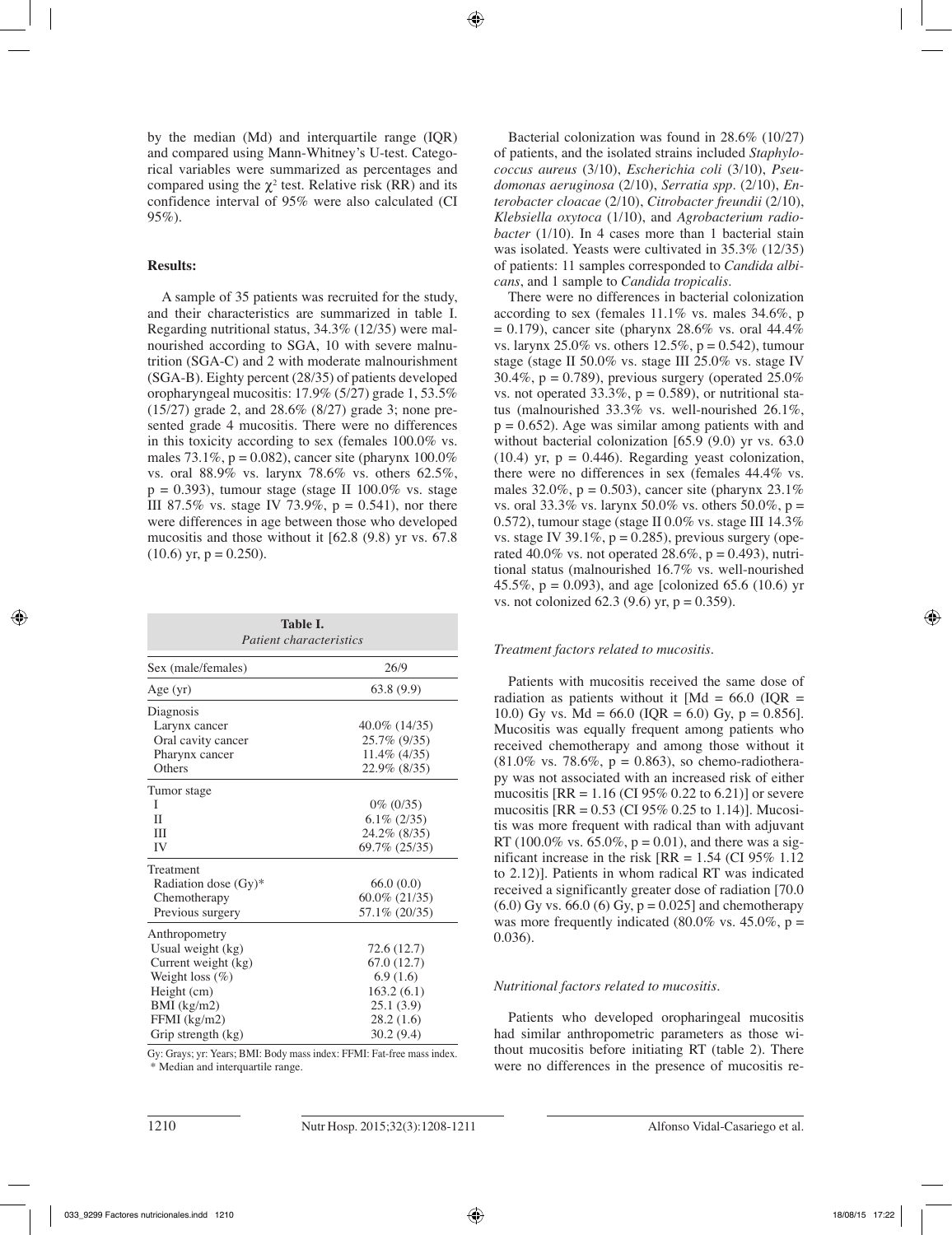| Table II.<br>Basal anthropometry according to radiation-induced mucositis. |                  |              |       |
|----------------------------------------------------------------------------|------------------|--------------|-------|
|                                                                            | <b>Mucositis</b> | No mucositis | p     |
| Previous weight loss $(\% )$                                               | 6.7(9.9)         | 7.8(8.3)     | 0.786 |
| $BMI$ (kg/m2)                                                              | 25.2(4.2)        | 24.6(3.1)    | 0.721 |
| $FFMI$ (kg/m2)                                                             | 18.2(1.7)        | 18.4(1.6)    | 0.811 |
| Grip strength (kg)                                                         | 30.2(9.8)        | 30.2(8.5)    | 0.988 |

BMI: Body mass index: FFMI: Fat-free mass index.

garding nutritional status according to SGA [malnourished 75.0% vs. well-nourished 82.6%,  $p = 0.593$ ; RR  $= 0.63$  (CI 95% 0.12 to 3.44)], BMI flow BMI 75.0% vs. normal BMI 80.0%,  $p = 0.816$ ; RR = 0.75 (CI 95%) 0.07 to 8.55)], or sarcopenia [low FFMI 70.0% vs. normal FFMI 81.8%,  $p = 0.454$ ; RR = 0.79 (CI 95% 0.40) to 1.58)]. None of these factors were related to severe mucositis.

## *Microbiological colonization and mucositis.*

Neither bacterial [positive 90.0% vs. negative 76.0%, p = 0.350; RR = 1.26 (CI 95% 0.85 to 1.88)] nor yeast [positive 75.0% vs. negative 81.8%,  $p =$ 0.638; RR =  $0.86$  (CI 95% 0.43 to 1.72)] colonization were associated with mucositis. Nevertheless, bacterial [positive 50.0% vs. negative  $12.0\%$ , p = 0.016; RR  $= 4.17$  (CI 95% 1.22 to 14.24)] but not yeast colonization prior to RT [positive 16.7% vs. negative 27.3%, p  $= 0.486$ ; RR = 0.61 (CI 95% 0.15 to 2.57)] was related to severe mucositis.

## **Discussion:**

The identification of risk factors for mucositis, especially for the more severe grades of this toxicity, can facilitate the detection of higher risk patients and provide a specific care plan for them during RT. According to the presented results, radical RT is associated with the development of mucositis, and bacterial colonization prior to treatment with severe mucositis. Radical RT required the administration of a greater dose of radiation and chemotherapy was more often administered, so mucosal damage was expected.

This study highlights the role of basal microflora in the severity of mucositis. Some factors, like oral hygiene, dental care, dental appliances, the existence of previous oral lesions, xerostomia, and neutropenia may influence the duration and severity of mucositis<sup>16,17,18</sup>. Neutropenia changes oral microflora, promoting significant growth of gram-negative enteric bacilli, *Neisseria* spp., and *Veillonella* spp.19. Xerostomia is a common side effect of RT that has been related to significant changes in oral microflora, which can be observed months after the completion of treatment $20.21$ . In these studies *Staphylococcus aureus* was rarely isolated, but it was the most frequently cultured in the present study. Although there were no anaerobes in the studied samples, other studies have found them in more than  $40\%$  of patients before RT<sup>22</sup>. This wide variability in microbiota could be explained by factors like hygienic habits, dietary patterns, or the consumption of tobacco, but, according to the aforementioned results, it does not seem related to sex, age, tumour stage, cancer site, or previous surgery.

The results obtained in different trials support the role of microflora in the pathogenesis of mucositis. Intensive oral hygiene has been related to a lower incidence of mucositis in parallel with a significant reduction in the cultivation of opportunistic pathogens<sup>23</sup>. Antibiotic lozenges during RT have been associated with reductions in colonization by pathogens like *Candida* spp. and aerobic gram negatives, reductions in mucositis severity and duration, fewer patients needing tube feeding and lower weight loss. Although the incidence of mucositis was similar between groups, these nutritional outcomes can be considered surrogate markers of less severe mucositis<sup>24,25,26</sup>. These lozenges contained a mixture of polymyxin E sulphate, tobramycin and amphotericin B. The efficacy of oral mouthwashes in preventing mucositis has also been evaluated in a systematic review that grouped together 7 trials in which chlorhexidine, chamomile or iodine solution were tested. The meta-analysis of 5 trials showed that chlorhexidine was not associated with a reduction in mucositis, in spite of its broad-spectrum antibacterial activity. A small study found that patients using iodine solution had less severe mucositis and its duration was shorter, and yet another study did not find advantages with the use of chamomile<sup>27</sup>.

Malnutrition is common in oncology patients and negatively influences survival. Body composition, especially sarcopenia, can also influence outcomes. Thus, sarcopenia has been related to shorter survival and chemotherapy-induced toxicity, and sarcopenic obesity is probably the worst scenario for cancer patients<sup>28,29</sup>. The greater incidence of toxicity in patients with less muscle mass may be related to chemotherapy dosage, due to the poor relationship between body surface area and fat-free mass, and distribution, due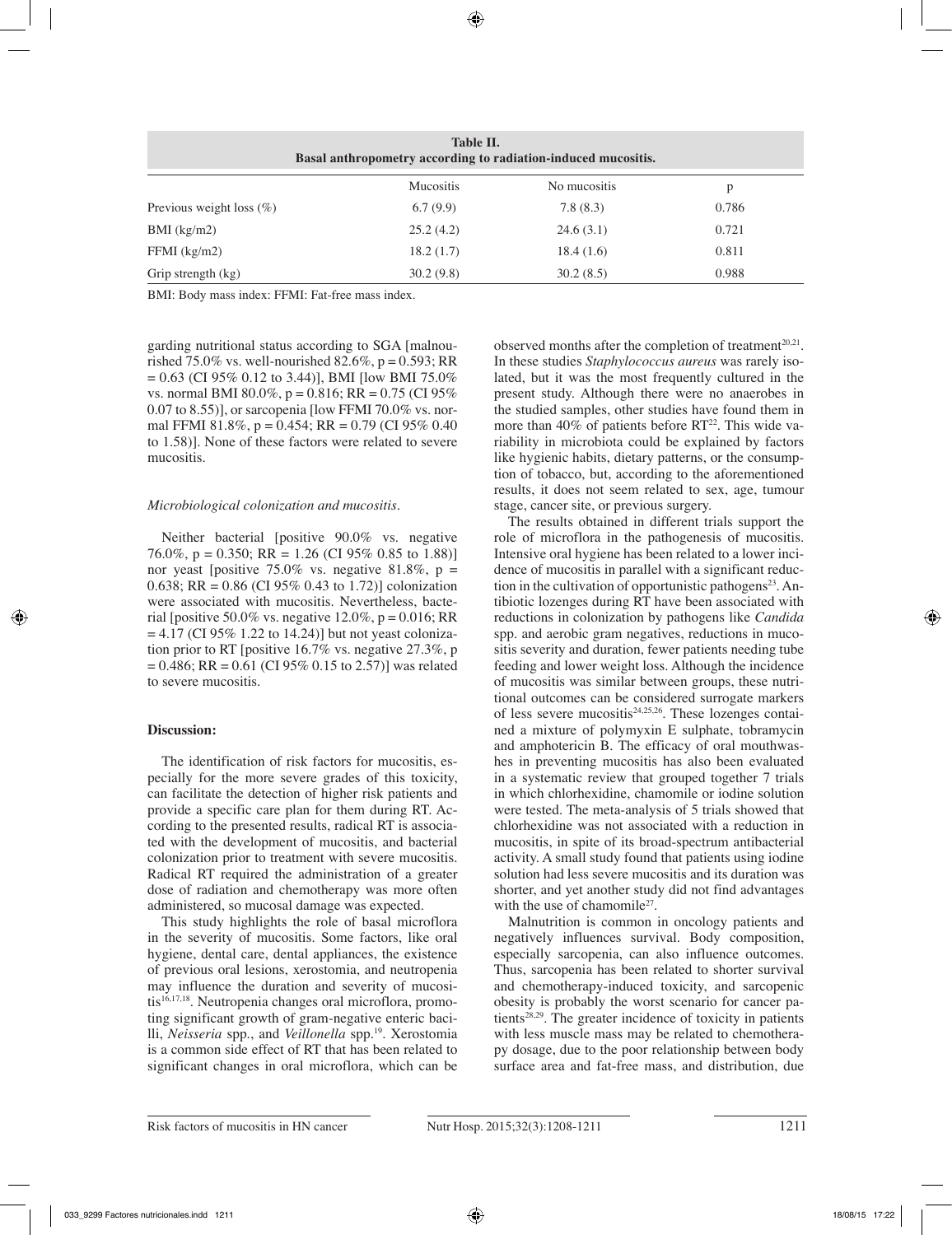to the differences in water content of muscle and fat. In patients with radiotherapy-treated head and neck cancer, severe weight loss before treatment predicts a shorter survival, independent of other factors<sup>30</sup>. Furthermore, weight loss during RT is related to a deterioration of quality of life<sup>31</sup>. Nutritional status has been related to the risk of severe mucositis as well. A study including 21 head and neck cancer patients undergoing RT found that grade 3 mucositis was more frequent among patients with baseline BMI  $\langle 25 \text{ kg/m}^2 \rangle$  and midarm circumference  $\langle 30 \text{ cm}^{32} \rangle$ . These results were not confirmed in the current study, in spite of analyzing more patients and assessing nutritional status in a comprehensive way, including validated tools like SGA, body composition and functional status. None of these parameters were associated with either the development of mucositis or its severity.

Several limitations should be discussed. First, a relatively small number of patients were recruited. The small sample size impeded studying the relationships among specific strains and mucositis. Second, there is no standardized method for assessing oropharingeal microflora, and in the current study probably only the most evident potentially pathogenic microorganisms were cultured but normal flora was not assessed. Third, although bioimpedance is a widely used method for body composition analysis, there are more accurate methods like CT or DEXA, and there is a lack of population-specific cut off values for muscle mass or FFMI. Finally, factors that can influence microbiota like oral hygiene or the use of mouthwashes for mucositis were not registered.

## **Conclusions:**

Head and neck patients undergoing radical radiotherapy are at high risk of mucositis, in relationship with the higher dose of radiotherapy and more frequent use of chemotherapy. The oropharingeal isolation of bacterial pathogens may favour the development of severe mucositis. In view of these results, a buccal smear before radiotherapy can help to detect high-risk patients, and selective oral decontamination may be a therapeutic option in order to avoid radiotherapy-induced toxicity.

## **Competing interest:**

The authors have no conflicts of interest to declare.

#### **Aknowledgements:**

This research was supported by grants received from the Department of Health of the Regional Government of Castilla y León (Junta de Castilla y León, Spain, SACYL GRS 551/A/10) and the Savings Bank of Burgos (CajaBurgos, Spain).

#### **References.**

- 1. Brush J, Lipnick S L, Phillips T, Sitko J, McDonald JT, Mc-Bride WH (2007) Molecular mechanisms of late normal tissue injury. Semin Radiat Oncol 17: 121–130.
- 2. Trotti A, Bellm LA, Epstein JB, Frame D, Fuchs HJ, et al (2003) Mucositis incidence, severity and associated outcomes in patients with head and neck cancer receiving radiotherapy with or without chemotherapy: A systematic literature review. *Radiother Oncol* 66: 253-262.
- 3. Murphy BA (2007) Clinical and economic consequences of mucositis induced by chemotherapy and/or radiation therapy. *J Support Oncol* 5: 13-21.
- 4. Rosenthal DI (2007) Consequences of mucositis-induced treatment breaks and dose reductions on head and neck cancer treatment outcomes. *J Support Oncol* 5(9 Suppl 4): 23-31.
- 5. Sonis ST, Elting LS, Keefe DM, Peterson DE, Schubert M, et al (2004) Mucositis Study Section of the Multinational Association for Supportive Care in Cancer; International Society for Oral Oncology. Perspectives on cancer therapy-induced mucosal injury: pathogenesis, measurement, epidemiology, and consequences for patients. *Cancer* 100: 1995-2025.
- 6. García-Peris P, Lozano MA, Velasco C, de La Cuerda C, Iriondo T, et al (2005) Prospective study of resting energy expenditure changes in head and neck cancer patients treated with chemoradiotherapy measured by indirect calorimetry. *Nutrition* 21: 1107-1112.
- 7. García-Peris P, Parón L, Velasco C, de la Cuerda C, Camblor M, et al (2007) Long-term prevalence of oropharyngeal dysphagia in head and neck cancer patients: Impact on quality of life. *Clin Nutr* 26: 710-717.
- 8. Pérez Camargo DA1, De Nicola Delfín L, Ñamendys-Silva SA, Copca Mendoza ET, Hernández Méndez M, Herrera Gómez Á, Meneses García A. Estado nutricional de los pacientes con cáncer de cavidad oral. *Nutr Hosp* 2013;28:1458-62.
- 9. Arribas L, Hurtós L, Milà R, Fort E, Peiró I. Factores pronóstico de desnutrición a partir de la Valoración Global Subjetiva generada por el paciente (VGS-GP) en pacientes con cáncer de cabeza y cuello. *Nutr Hosp*. 2013;28(1):155-63.
- 10. Khan SA, Wingard JR (2001) Infection and mucosal injury in cancer treatment. J Nat Cancer Inst Mono 29: 31-36.
- 11. Kouvaris JR, Kouloulias VE, Vlahos LJ (2007) Amifostine: the first selective-target and broad-spectrum radioprotector. *Oncologist* 12: 738-747.
- 12. Kazemian A, Kamian S, Aghili M, Hashemi FA, Haddad P (2009) Benzydamine for prophylaxis of radiation-induced oral mucositis in head and neck cancers: a double-blind placebo-controlled randomized clinical trial. *Eur J Cancer Care* (Engl) 18: 174-178.
- 13. Vidal-Casariego A, Calleja-Fernández A, Ballesteros-Pomar MD, Cano-Rodríguez I (2013) Efficacy of glutamine in the prevention of oral mucositis and acute radiation-induced esophagitis: a retrospective study. *Nutr Cancer*. 65: 424-9.
- 14. Worthington HV, Clarkson JE, Eden OB (2007) Interventions for preventing oral mucositis for patients with cancer receiving treatment. *Cochrane Database Syst* Rev. Oct 17;(4):CD000978.
- 15. Schutz Y, Kyle UU, Pichard C (2002) Fat-free mass index and fat mass index percentiles in Caucasians aged 18-98 y. Int J Obes Relat Metab Disord. 26: 953-60.
- 16. Borowski B, Benhamou E, Pico JL, Laplanche A, Margainaud JP, Hayat M (1994) Prevention of oral mucositis in patients treated with high-dose chemotherapy and bone marrow transplantation: a randomised controlled trial comparing two protocols of dental care. Eur J Cancer B Oral Oncol. 30B: 93-7.
- 17. Dodd MJ, Miaskowski C, Shiba GH, Dibble SL, Greenspan D, MacPhail L, Paul SM, Larson P (1999) Risk factors for chemotherapy-induced oral mucositis: dental appliances, oral hygiene, previous oral lesions, and history of smoking. *Cancer Invest.* 17: 278-84.